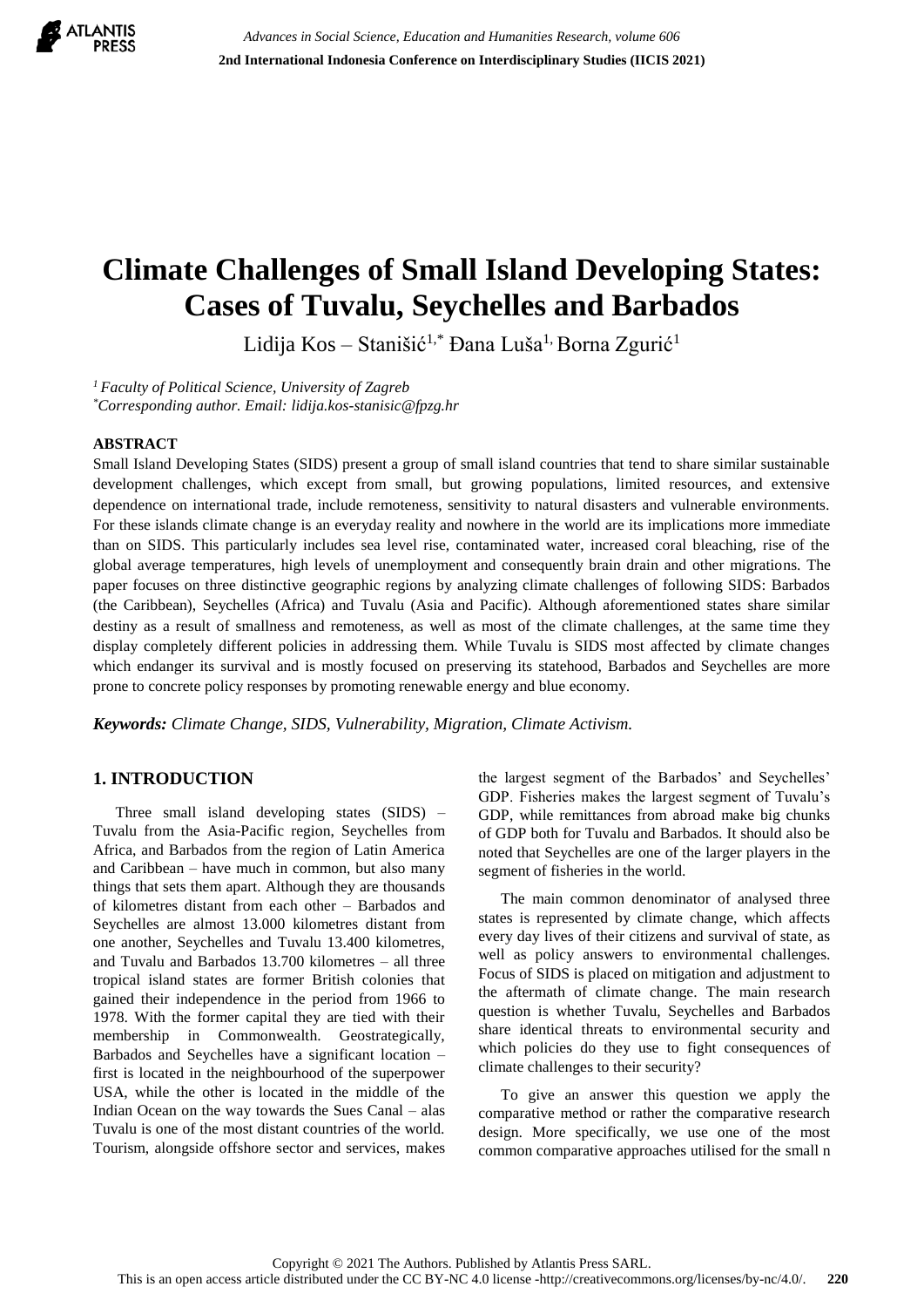studies like ours, namely the most similar systems design (MSSD). The purpose of MSSD is to simulate an experimental design, which is why it is often called a quasi-experimental design, by comparing the most similar countries that have different outcomes in specific segments that are being researched. This is how we learn why these countries, that are very similar, in the end have different policy outcomes for instance [1].

In the first section the paper addresses differences between traditional and new security challenges, among which the focus is mostly on climate change and its consequences on SIDS. The second section analyses challenges faced by Tuvalu fighting hard not to sink and trying to preserve some of the elements of its statehood. In the third and the fourth section in contrast to Tuvalu's responses the paper problematizes Seychelles' and Barbados' policies of fighting against climate change. By comparing responses to climate change of three analysed island states from three different geographic regions, the paper aims at detecting similarities and differences between SIDS faced by the new security threats.

## **2. THEORETICAL FRAMEWORK: NEW SECURITY CHALLENGES OF SIDS – THE EXAMPLE OF CLIMATE CHANGE**

In the traditional sense of the word, as well in the sense of the realistic approach to IR and security studies, under security we perceive security from military threats. To put it simply – under threats we perceive enemy troops on our borders. In this sense we are concerned with the questions when and how are we going to use our military forces to deal with that threat [2]. However, in the world of today's national and international security, alongside with security policies, we are dealing with a lot more threats which are in a nutshell anything but military threats. Security issues which we are dealing than are, for instance, migrants on our borders, a pandemic of a nasty virus, economic problems, or the collapse of our environment. According to the Copenhagen school of security studies, which goes hand in hand with the constructivist turn in IR and security studies, security threats are threats that the citizens of a country perceive as threats. This means that not all citizens and not all countries will perceive the same issues as security threats. Alas, threats can vary from classic, military threats, to utilization of weapons of mass destruction, to economic issues, migrations, epidemics and pandemics, weakening of polities and political systems, terrorism, to climate change and so on, and so on  $([3]; [2]; [4])$ .

Every state has the main national interest – to survive. All states strive to it. However, as stated before, not all states perceive the same challenges to their statehoods. Environmental challenges are one of those new threats. Moreover, depending on the gravity of the threat there are three levels of threats that are imposed by the environment – those not caused by man (volcano eruptions or earthquakes); those caused by man, but which do not endanger the humanity as a whole (pollution of the sea or unchecked extraction of some natural resources); and finally, those caused by man which endanger the humanity as a whole, one of them most definitely being rising sea levels [5]. In the paper we will focus on this third level. In a nutshell there is nothing new in the human thought that our environment can endanger us and our polities. All throughout the history man has perceived its environment as a potential danger to him [5]. However, during the Cold War environmental threats were securitized for the first time, alas they stayed in the shadow of the Cold War and the threat that the nuclear weapons pose. Only after the end of the Cold War the military securitization started to wain in a way, while securitization of the environmental threats begin to blossom [5].

Alongside international and national, we also differ the human security which tells us that alongside threats to nation states the individuals that inhabit those nation states face different threats. For example, Tavares (2014: 1) believes that human security does not rule out the "traditional" national security because, although they do not share the same wholesome security agenda, they are often complementary and go hand in hand together. The concept of human security originated in 1994 when the UN published the Human Development Report which for the first time moved the security focus from nation states to individuals. This eventually resulted with the creation of Commission on Human Security (CHS) in 2001. Namely, this was an answer to the complexity and intertwining of old and new transnational security threats (poverty, ethnic violence, human trafficking, climate change, pandemics, terrorism, sudden economic and financial crises, and so on), as well as trying to reach a consensus on a mashup of development, human rights and national security. CHS (2003) states that the aim of human security is to protect all human life, which means a "top-down" approach that recognizes that humans cannot control the possible threats, and that primarily the states, and in a lesser degree international and nongovernment organizations and private sector, is in charge of their protection. We differentiate economic, food, health, personal, community, political and environmental security which envisages environmental degradation, resource depletion, natural disasters and pollution [6] But, all types of security, or insecurity, are very much interconnected.

As climate changes present one of the main causes of environmental insecurity, we first need to focus on defining them. According to Article 1 of the UN Framework Convention on Climate Change, (UN, 1992: 3) climate change is "a change of climate which is attributed directly or indirectly to human activity that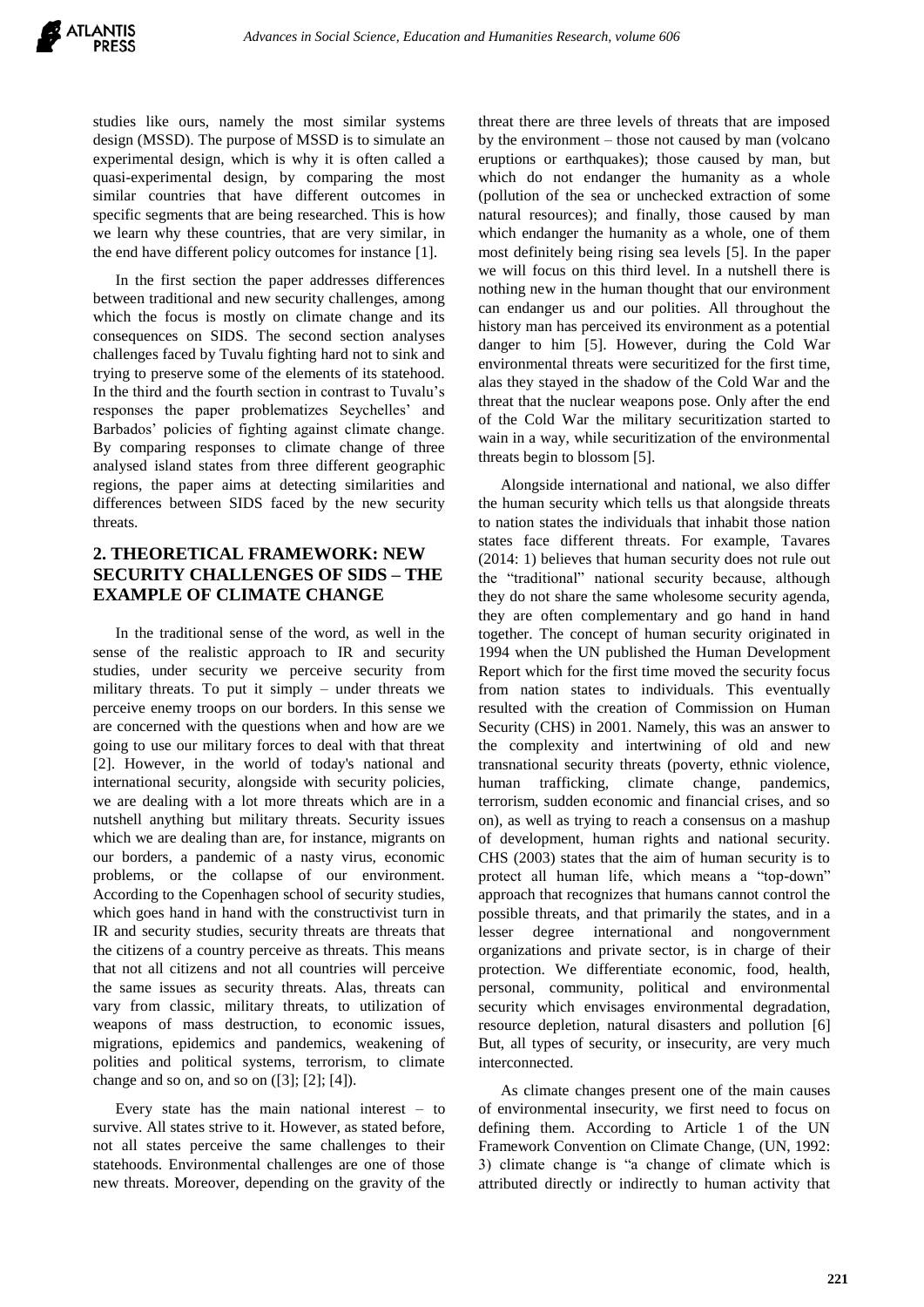alters the composition of the global atmosphere and which is in addition to natural climate variability observed over comparable time periods." Already the first assessment report of the Intergovernmental Panel on Climate Change (IPCC) from 1990 anticipated that small island and atoll states will be gravely endangered by the aftermaths of climate change, especially by the rising sea level. Two years later the United Nations Framework Convention on Climate Change (UNFCCC) noted that in its article 4.8.

Belle and Bramwell [7] state that the IPCC and UNFCCC have projected that the rise of average global temperature from 1.4 to 5.8 degrees Celsius in the period from 1999 to 2100 will cause the sea level to rise from 9 to 88 centimetres, alongside more and more common intense and extreme climate phenomena. According to IPCC small island states, due to the high degree of vulnerability and low capacity to adapt, present the group of states that are exposed to an extremely high risk. Rising sea level would cause to SIDS erosions of coasts and beaches, and penetration of salted wated into the reservoirs of clear water, destruction of coastal agriculture and human settlements, destruction of tourism which in most cases is the main staple of economy. According to UNDP [8] more than a decade ago it was agreed that adaptation to climate change remains the key priority for SIDS.

Small Island Developing States (SIDS) is the name for the group of small island states that share similar challenges like small populations, limited resources, distance, exposure to natural catastrophes, external vulnerabilities, dependence on international trade and volatile surroundings. SIDS have 57 member states which differ by the number and density of population, geographical characteristics and development, but that share vulnerabilities which prevent them in achieving development and minimise their perspectives for growth. Most member states are both members of different regional organisations like Caribbean Community, Pacific Islands Forum, Indian Ocean Commision, alongside Alliance of Small Island States (AOSIS), which lobbies and negotiates in the name of SIDS within the framework of UN [9].

SIDS were recognised in 1992 by the UN as a special group which shares the common risk of climate change, especially due to the "dominance of economic sectors that are reliant on the natural environment" [10]. SIDS are organised into AOSIS, while some member states, such as Tuvalu, also belong to the group of the least developed countries (LDC). SIDS comprise 20 percent of the UN members, alas only five percent of the world's population [11]. They are often described as "frontlines of climate change","hot spots of climate change", or as being "canaries in the coalmine". AOSIS represents a fairly powerful group for negotiations within the UNFCCC which highlights their negligible contributions to man-made climate change, but how on the other hand they are mostly affected by them [10].

At the Copenhagen conference in 2009 AOSIS advocated 45 percent emission cuts by 2020 and limiting global temperature increase to below 1.5 Celsius, and in its activism Tuvalu especially was standing out [12].

Ourbak and Magnan [11] state how SIDS, by utilising AOSIS, played the key role in raising awareness on climate change on the international level by advocating the "strong climate action". At the same time, they represented the key group in negotiations during 21st Conference of the Parties to the United Nations Framework Convention on Climate Change (COP21) and the Paris agreement coming into force. After the Paris agreement was signed, the main problem was its ratification, and to come into force 30 days should have passed after minimally 55 signatories ratified it which make at least 50 percent of the world's population. Fully aware that they do not fulfil the necessary preconditions, they wanted to demonstrate the gravity of the agreement and encourage the ratification. Fiji was the first country that ratified the agreement, followed by the Marshall Islands, Palau and Maldives. Furthermore, Fiji was among the first countries that ratified the Kyoto protocol [11] which came into force in 2005 while the UNFCCC bounded the industrialised countries and economies on cutting down the greenhouse gas emissions [13].

Despite their heterogeneity, they have created a common diplomatic discourse and demonstrated leadership "in raising ambition to reduce greenhouse gas emissions to help secure an ambitious long-term temperature goal of limiting global warming to below 1.5 °C, and advanced the complex debate on loss and damage" [11]. Except their common diplomatic strategy, talented negotiators and advisors, the group "flushed out" a few "vocal" political leaders, among them the prime minister of Barbados Freundel Stuart (2010-2018) and the prime minister of Tuvalu Enele Sopaga (2013-2019).

Focus of the SIDS is placed on adjustment and mitigation of the climate change consequences by the way of Nationally Determined Contributions (NDCs) for cutting down the greenhouse gases. SIDS emit negligible amounts of greenhouse gases, most of the originating from imported fossil fuels. For that reason, more and more they are turning to utilisation of renewable energy sources [10], as we will see on the example of Barbados. SIDS are very vocal when it comes to promoting "the inclusion of loss and damage in international climate discourses" within UNFCCC, and are highly connected to the matters of climate justice which perceives the climate change not just a political but as an ethical question as well. The literature on climate justice stipulates for the SIDS mostly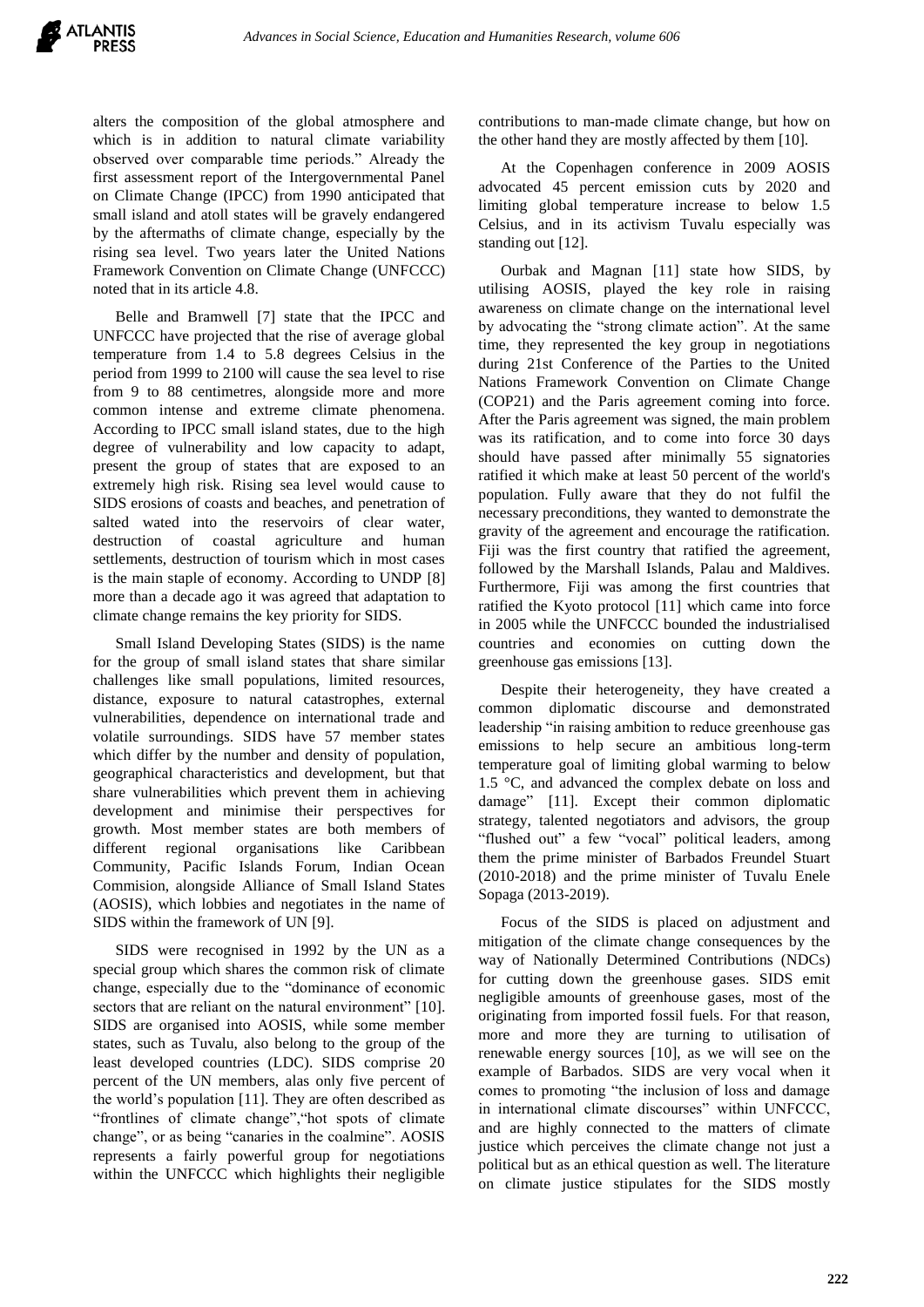redistributive implications of climate change on and the notable North-South division, which is especially visible in the UNFCCC negotiations [10]. After the G20 meeting of the energy and environment ministers held in 2021, which resulted with no agreement on climate, AOSIS praised the states "which have stood up for a more ambitious target" [14].

### **3. ENVIRONMENTAL CHALLENGES OF TUVALU**

Tuvalu symbolises the "group of eight", or in other words eight inhabited islands. There are in total nine islands (one non-inhabited), of which six are atolls with the total land surface of 26 km2. The highest altitude does not surpass three meters [15], which makes Tuvalu the most environmentally vulnerable state in the Asia-Pacific area. Next to the climate change Tuvalu is also in danger due to bad management of liquid waste, pollution, lack of fertile soil and drinking water. Thanx to the *La Niña* phenomenon, which affects the entire area due to abnormal rise of sea levels and rainy seasons, Tuvalu is facing with intense floods as well [16].

Precisely the rising sea level represents for Tuvalu the gravest of all threats cause by the climate change. Just in the course of the  $20<sup>th</sup>$  century the sea lever rose between 0.1 and 0.2 metres, which resulted in the loss of the coastal area, floods and salinization of the sources of drinking water. Furthermore, Tuvalu always had to struggle with the extreme weather conditions due to its location in the cyclone belt, which made it vulnerable to tropical storms and cyclones. The worst cyclone was the one from 1972 the aftermath of which was that 800 people lost their homes while some atolls were completely annihilated [15].

Climate change is mostly visible on the coral reefs which represent the most important natural treasure of the islands. Their slow growth does not guarantee the possibility of resisting the rise of temperatures of the sea as well as of the rise of the concentration of carbon dioxide [15]. Not only those coral reefs are a home to numerous animal species, but they are also utilised for development of new medical drugs, tourism, and most importantly to protect the shores. When it comes to Tuvalu, it has modest proportions of shores, and additional challenge represents the exploitation of sand and corals. Important element of islands' development represents a healthy eco system if we keep in mind that around 80 percent of the population depends on agriculture and fisheries. With the rising sea level comes the salinization of the sources of water and land, while drinking water is not only endangered by the climate change, but by local pollution as a result of growth of population and inefficient environmental management as well [15].

Mentioned climate and environmental challenges are a serious threat to the survival of small island state, which at the same time belongs to the group of least developed countries. As the smallest of any independent states its GDP growth in the past was volatile and this is expected to continue in the future. With the lack of human and technological capacities, the only feasible solution finds itself in migration, both internal and external. Already a large number of the population moved to Funafuti, the atoll where capital is located, on which in 1999 lived roughly 40 percent of the population, and the population density amounted to 347 people per km2 [15]. As one of possible solutions that presented itself in regard of Tuvalu vanishing is its population seeking the status of environmental refugees in New Zeeland and some other states.

We need to stress how small states like Tuvalu do not have any autonomy in managing the climate change due to the fact it is a global problem, which mostly depends on the policies of developed states. With the aim to put pressure on permanent members of the UN's Security Council, states which are affected by the climate change express their claims in documents and speeches on climate change [16]. In that manner, during the Copenhagen summit in the December of 2009 Tuvalu demonstrated its political activism by claiming the legally bounding agreements and more aggressive action, which many of the vulnerable states, from small island to sub-Saharan states, supported. At the same time Tuvalu suggested a new protocol according to which more substantial cuts to the global emissions of the greenhouse gases would be made. Tuvalu also stressed how rich countries caused the global warming which directly implies their responsibility for remediation. In what measure Tuvalu profited as an advocate for combating the climate change testifies the statement of the Secretary General of the UN António Guterres who in May of 2019, while visiting Tuvalu, expressed his admiration for Tuvalu's resistance to climate change, for which it needs the support of the whole world. "We must take urgent #ClimateAction to save Tuvalu — and save the world", the Secretary-General tweeted. "We must stop Tuvalu from sinking and the world from sinking with Tuvalu"[17].

In December of 2012 during the climate negotiations in Doha the representatives of small island states characterised the progress of greenhouse gas reductions as inadequate, and in the report of *United Nations Environment Program* and *Pacific Regional Environment Program* grievences of small island states which are highly susceptible to climate change were highlighted alongside with the coordinated actions that should be taken to address the environmental needs on all levels [18].

In the mid 2015 six small island states (Vanuatu, Kiribati, Tuvalu, Fiji, Solomon Islands and Philippines)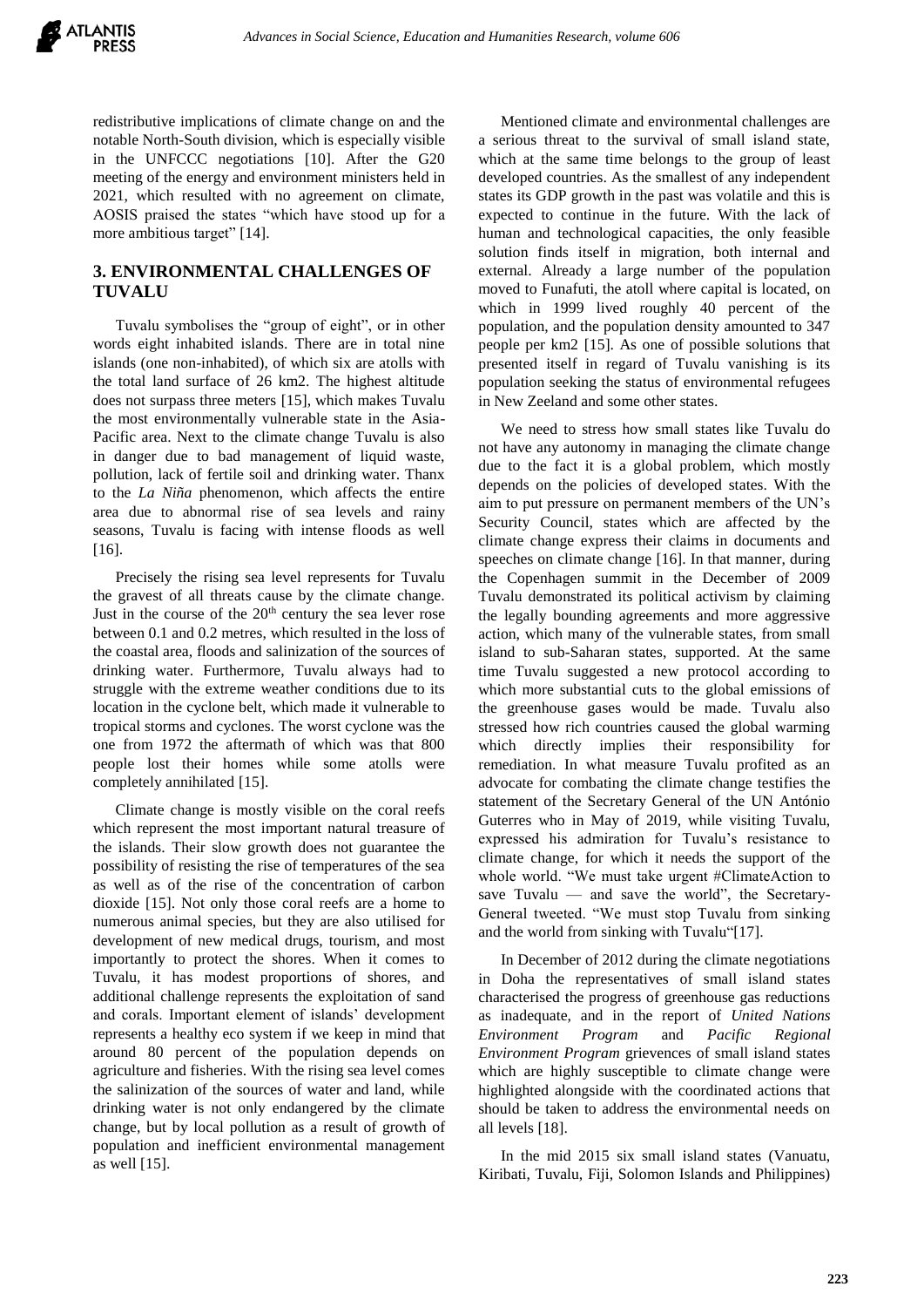published a manifest on climate change *People's Declaration for Climate Justice,* drawing from a lawsuit against large multinational corporations on the charges of pollution, degradation of the ecosystem and other effects on the climate. Furthermore, during the meeting of the leaders of Pacific Island Development Forum in September of 2015 the Suva Declaration on Climate Change was adopted, by which the importance of restricting the rise of temperature is being acknowledged (Patrick, 2019). In mid-December of 2015 during the COP of the UN's Framework convention on climate change in Paris a historical agreement was adopted. On one side it was praised as a victory of environmental activists and diplomats, and on the other it was understood only as an initiative and not as a perfect first step into a sustainable future (Ibid.) Among other things, the states managed to agree upon the need to restrict the rise of global temperature by 1.5 degrees Celsius. The aforementioned discussion, warnings about the ice caps going to melt and with them connected the rising sea level, utilized the leaders of the small island states, especially the prime minister of Tuvalu Enele Sopoaga. Considering the fact that most small island states face exodus, AOSIS demanded that the developed world acknowledges its responsibility for irreparable damage it has done which for a result had climate change. The coalition of small island states (Kiribati, Tuvalu, Fiji and Marshall Islands) designed some sort of a "Marshall Plan" for the Pacific by which it would be invested to renewable energy, protection of the coast, preservation of the culture, economic relief, and plans for migration and resettlement of the population. As a result of this efforts New Zeeland, in March of 2018, became the first country in the world that acknowledged the devastating effect on climate change as a basis for asylum seeking [18].

Further demonstration of regional activism of small island pacific states regarding the climate change played out in the August of 2019 during the talks within the framework of Pacific Island Forum in Tuvalu. The most intense debate was held around Australian delegation insisting that carbon dioxide is not being mentioned in the documents, limiting the global warming below 1.5 degrees Celsius and announcing no emission strategy until 2050. The solution can be seen in climate diplomacy which would enable one or more great powers access to exclusive economic zones, right to build military bases or expand the area of the navigation of fishing vessels. On the other hand, this could ensure the funds for climate resilience and measures of adjustment as well as ambitious climate devotion of some of the leading states in the world (Patrick, 2019).

Regarding all of the afore mentioned segments of the climate change that reflect within the shape of environmental challenges, the question on statehood of Tuvalu poses itself. According to the Montevideo Convention there are four base elements of statehood: permanent population, defined territory, government and the capability of the state to interact with other actors in international relations (Montevideo Convention on the Rights and Duties of States, 2021). The group of small island states is especially exposed to the challenge of survival as a consequence of climate change. Permanent population, as one of the segments of statehood, is under threat in regard that migrations are cause by the rising sea level, drought, lack of water and food [19]. Alongside population the survival of the territory of the aforementioned states is also at stake. The question poses itself what happens with the state that permanently loses its population and territory, or in other words is she still a state after it "sinks"?

However, there is no universally accepted definition of a state and neither are criterium defined by the Montevideo Convention self-sustaining segments of statehood [20]. Wittering away of the state as a consequence of nature's changing was unforeseen scenario that was not taken into account during the creation of international law, which regulated the creation and succession of states. James Crawford [21] believes how a presumption of a continuity of statehood exists, justifying this claim with the fact that even in the case when a state gains or loses territory which is much larger than the area of the previous state territory this will not affect the statehood. As an example, he mentions the government of Belgium in the temporary exile to London between 1940 and 1944. In the case of small island state until the so called "sinked" state keeps the other characteristics of statehood it should be recognised as sui generis state with existing territorial sea on the area of the previous land. As Crawford [21] stresses, states do not necessary disappear with significant changes in territory, population or government. The process of wittering away of the state in international law cannot be forced, it is voluntary [20].

Many examples demonstrate the flexibility of the application of Montevideo Convention, however if we do not take in to account the continuity of the statehood, a question poses itself again where will the population of the states that are sinking as a result of climate change and consequences to environment go. Namely, there are no legally binding agreements that protect the climate migrants [22]. Maxine Burkett offered one of the possible solutions which would demand a recognition of ex-situ nation, or a de-territorialised state as a state of which population is scattered all over the world. An example of such a state is Kiribati whose strategy of migration is towards Australia and New Zeeland. As another possible solution that poses itself is floating architecture, or rather a construction of floating cities [22]. Ex-situ nation would imply an existence of a sovereign state which has all the sovereign rights, which would protect its population that was forces to abandon its original place of stay and which would serve as a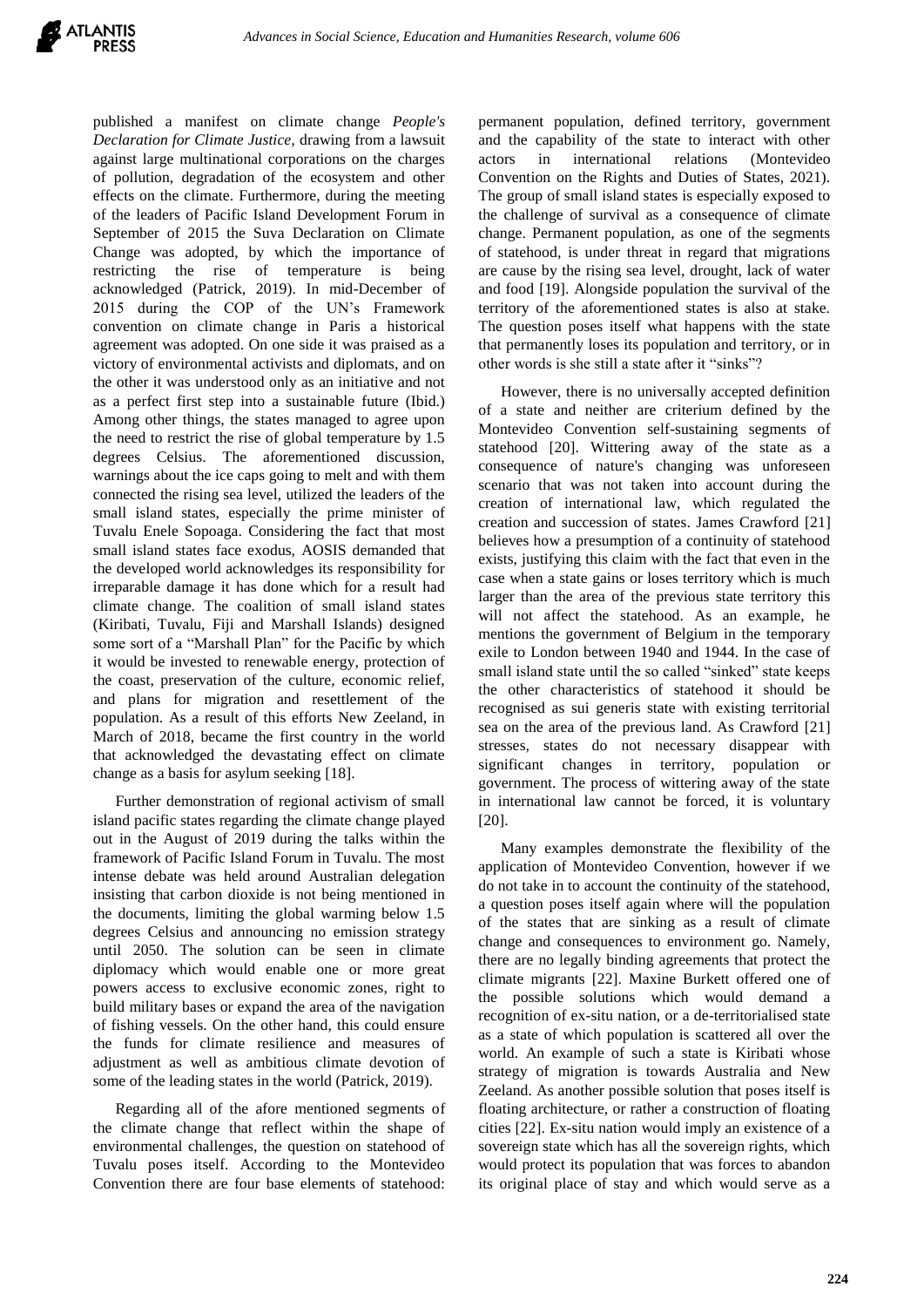political entity even when its populations leaves [23]. The government of the ex-situ state would govern on a permanent location and manage the affairs of the state distantly. The most important task of such a government would be preservation of all elements of the state such as culture, ties between its people and the safety of its citizens. The ex-situ nation, next to sustainable participation of endangered state in international community, guarantees the preservation of the state as consequence of migration as well.

Such de-territorialisation of states could exist in international law, which recognises how sovereignty of a nation could be separate from the territory. Two examples of de-territorialised states are Knights of Malta and the Holy See. Small island states as Tuvalu and Maldives considered the idea of a de-territorialised state. For example, in 2001 Tuvalu approached Australia with the suggestion to relocate its population there, which was rejected. An agreement was reached with New Zeeland which guarantees that New Zeeland would accept only 75 people per year, which means that most of the population would stay unprotected.

Although a government in exile would be a feasible solution to sinking small island states, international law does not address the situation of a permanent government in exile. Namely, governments in exile were a result of colonisation, not climate change. Question poses itself, does such a government ensures control over its territory and maritime zone indefinitely. International law is unable to determine the term which a government in exile has to function outside its territory, especially when the territory is below the surface of the sea, and with a realisation that it would never recover [24].

Thus, as the most feasible solution to preserving statehood poses itself a combat against global warming. However, it is not very likely that substantial change will occur. Subsequently, another feasible solution is to construct some sort of coastal defence mechanisms which would prevent its erosion, which again for small island states is not financially feasible. A solution presents itself in constructing artificial islands on which the population could relocate. However, artificial islands do not have the same status as natural ones in the international law, which again affects the rights of the state in an exclusive economic zone. Furthermore, it is unclear whether artificial islands fulfil the territorial criteria of statehood. Facing this challenge of sinking as an aftermath of climate and environmental change, Tuvalu faces a fight for survival or rather staying afloat.

#### **4. ENVIRONMENTAL CHALLENGES OF SEYCHELLES**

Seychelles are a small island developing state (SIDS) situated in the Indian Ocean along the eastern coast of the African continent. Seychelles are comprised of over hundred islands while only three are inhabited - Mahé, Praslin and La Digue. Around 94.000 Seychellois live on these three islands, and the land area in total of Seychelles amounts to 455 km2 [25]. Furthermore, Seychelles are a micro-island-state highly dependable on ocean resources, and moreover to them climate change presents a high risk [25]. According to Seychelles' INDC [26] they want to cut down Greenhouse gas emissions till 2025 by 21,4 percent, or rather until 2030 by 29 percent "relative to their baseline emissions". In the same document the Seychelles are stressing how they are emitting only 0.0003 of total global emissions [26].

Due to this reasons Seychelles managed to become a diplomatic leader in the promotion of the sustainable development of the oceans, especially trough the concept of blue economy, which was highlighted in their INDC [26]. In its basic definition, blue economy means a sustainable utilisation of oceans resources with the aim of economic growth, improvement of people's lives and how they do business that go hand in hand with the improvement of the health of the ocean's ecosystems [27]. In the year 2017 UN organised an international conference on the topic of blue economy which was unofficially dubbed "the Seychelles conference". The concept of the blue economy is the main theme of their ocean diplomacy. The African Union even adopted it and implemented in it's African integrated maritime strategy 2050 [25]. Furthermore, Seychelles have the second largest exclusive economic maritime zone, proclaimed in 1977 in all of Africa – it has around 1,4 million square kilometres. At the same time, it is the 24<sup>th</sup> largest exclusive economic maritime zone in the world. It should be noted that Seychelles are the 8th largest manufacturer of canned tuna in the world ([28]; [25]; [29]).

In the implementation of the blue economy, or rather their Strategic plan for blue economy, Seychelles are being aided by Commonwealth, which they are the member of. The Strategic plan was adopted in the January of 2018 and it is aligned with the Sustainable Development Agenda 2030, Aichi Target 11 Convention on biological diversity, and lastly with the Paris Agreement on climate changes. To implement the Strategic Plan the Government of Seychelles had to create a new department for the blew economy, which was later joined to the Ministry of fisheries, thus transforming it to Ministry of fisheries and blue economy. The minister who heads the Ministry is also in charge for the coordination and implementation of the Strategic Plan both in the country and abroad. Alas, although Seychelles are the world's leader in promotion of the sustainable development of the oceans, on its own it does not have the resources to fully implement the blue economy inside its own borders, let alone in the international arena. Thusly, Commonwealth plays the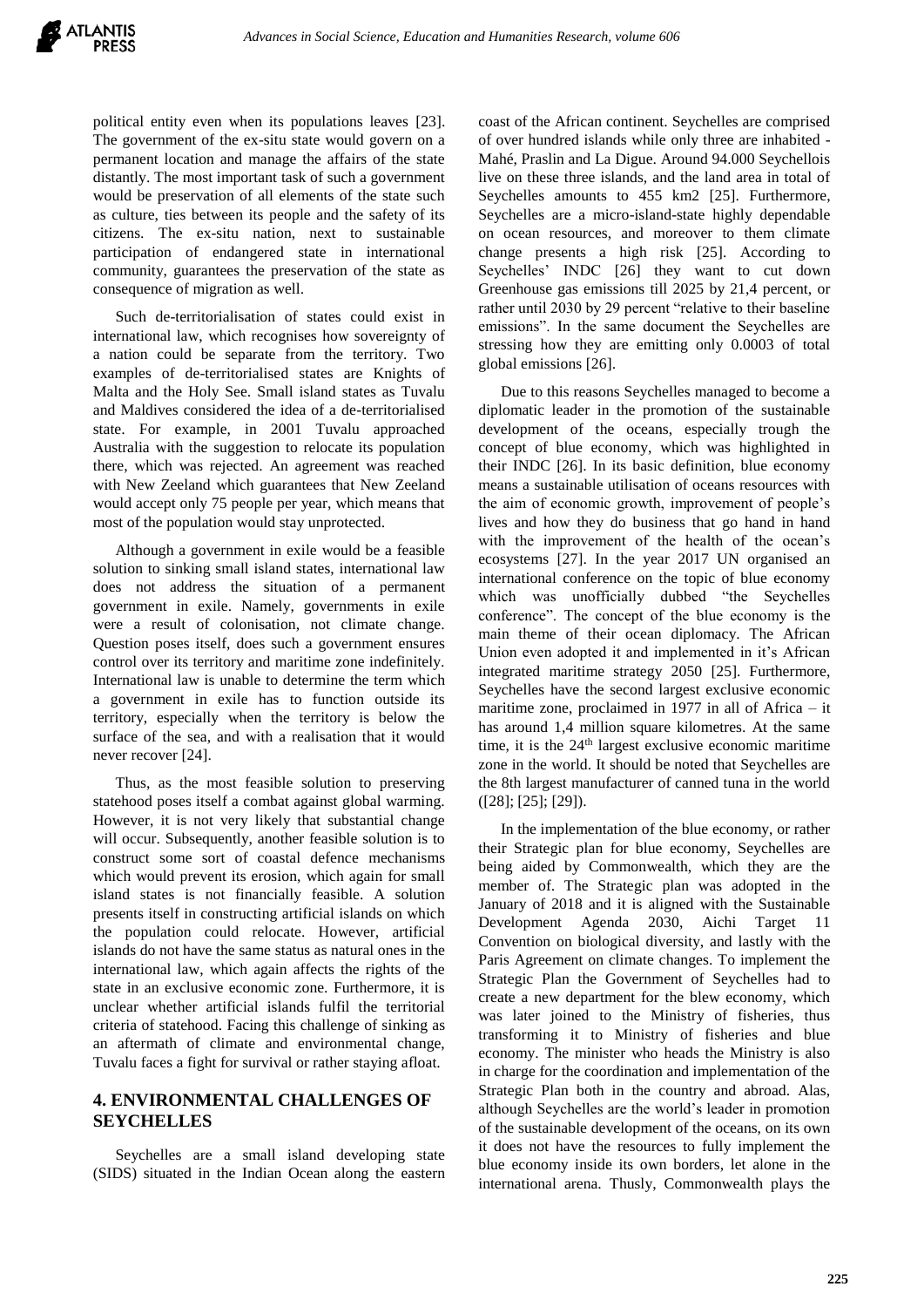role of an active partner to Seychelles in this endeavour [30].

Originally Seychelles started their international ocean activism with a fight against whaling proposing to make the Indian Ocean a safe place for whales. Although this initiative failed in the end, this was a cornerstone for Seychelles future diplomatic endeavours. Since they kickstarted their concept of the blue economy, Seychelles became a mayor international player in the field of environmental diplomacy. Seychelles were very clear in advocating this concept on the Rio+20 conference; at the 21st African Union Summit, the Tokyo International Conference on African Development and at the meeting on the African Integrated Maritime Strategy in the Seychelles, all three taking place in 2013. Furthermore, Seychelles organised a Blue Economy Summit as part of Abu Dhabi Sustainable week in 2014. Government of the Seychelles ordered and produced multiple studies on the blue economy, created a ministry of blue economy, as well as a Blue Economy Research Institute. It is easy to say that the blue economy is the main staple of Seychellois environmental diplomacy [25].

As stated before, Seychelles have been actively promoting the concept of the blue economy both regionally and internationally. For instance, Africa's Integrated Maritime Strategy 2050, the Decade of African Seas and Oceans (2015-2025), Africa Blue Economy: A policy Handbook, and lastly African Charter on Maritime Security and Safety and Development are all regional policy documents that have adopted the concept of the blue economy. All these policy documents stress the need for a regional cooperation dealing with the sustainable development of the oceans. And these are just the handful of documents that have accepted this concept [31].

The term itself was coined at the Rio +20 conference in 2012 by the SIDS countries with the aim to both improve human lives and reduce the environmental risks. Later it was also adopted by the UN as a part of its development goals [31]. In 2014 Seychelles and UAE co-hosted the Blue Economy Summit which resulted with the Abu Dhabi Declaration. The summit was attended by many heads od states and governments as well as representatives of international organisations such as FAO, UNCTAD and the President of the UN General Assembly. In the same year the UN third international conference on SIDS in Samoa took place. The conference was as well attended by a large number of heads of states and governments along with 3.500 delegates which were comprised by stakeholders from diverse sectors [31].

UN as well has adopted the concept of the blue economy and has launched the Sustainable Blue Economy Finance Initiative with the aim to financially support the implementation of the blue economy [32]. It should be also noted that the EU, or rather the European Commission, has also adopted the same concept as part of their environmental policies [33]. Thus, it could be rightly concluded that Seychelles are a true champion of the blue economy concept all around the world [31].

It should be noted that the two main staples of the Seychelles' economy are tourism and fisheries, thus it is only natural that they want to protect them at all cost since "a healthy ocean was deemed imperative for the country's future" [34]. With this in mind, the government of Seychelles declared the 30 percent of the country's ocean territory as a Marine Protected Area in 2020. Alas, in the same year the COVID-19 pandemic hit the Seychelles tourism sector hard resulting in Seychelles economy contracting by 13.8 percent. To make matters worse port Victoria had to close its "doors" for the next two years to foreign cruise ships, and total public debt rose to 80 percent. It should also be noted that port Victoria is an important outlet for different blue economy activities. Although the blue economy activities have for now been resilient and might stay that way in the future, even suggesting the possibility for the recovery of country's economy, alas this again opens an opportunity of the infringement of the blue economy and the return to the unchecked extraction of ocean's wealth [34].

## **5. CLIMATE CHANGE CHALLENGES OF BARBADOS AND TRANSITION TO RENEWABLE ENERGY SOURCES**

Barbados is a small state that is located in the southeastern part of the Caribbean Sea with its land area sized 430 km2 and with the population size of 290.000. The island was at the end of the 20th century among the most densely populated states in the world [7], and in the 2021 it was in the 17th place [35]. Due to climate change, after the Cold War the gravest foreign policy, or more precisely security challenge that Barbados faces is the lack of environmental security. Thusly, Barbados has focused its foreign policy activities towards SIDS, the group Barbados itself is a member of, shares vulnerabilities and formulates common attitudes on climate change and coordinates foreign policy activities.

Barbados' engagement was already visible during the 1990s. It has ratified the UNFCCC in the 1994, when the first Global conference on sustainable development of small island developing states was held on Barbados, which resulted with The Barbados Programme of Action (BPOA). BPOA stressed the extreme vulnerability of SIDS to climate change, climate variabilities and rising sea levels; identified priority areas and highlighted the concrete measures needed to combat special challenges that governments of these countries are facing. The need to act fast in implementing the BPOA was stressed as well on the Millennial summit of the UN in 2000 [36]. BPOA was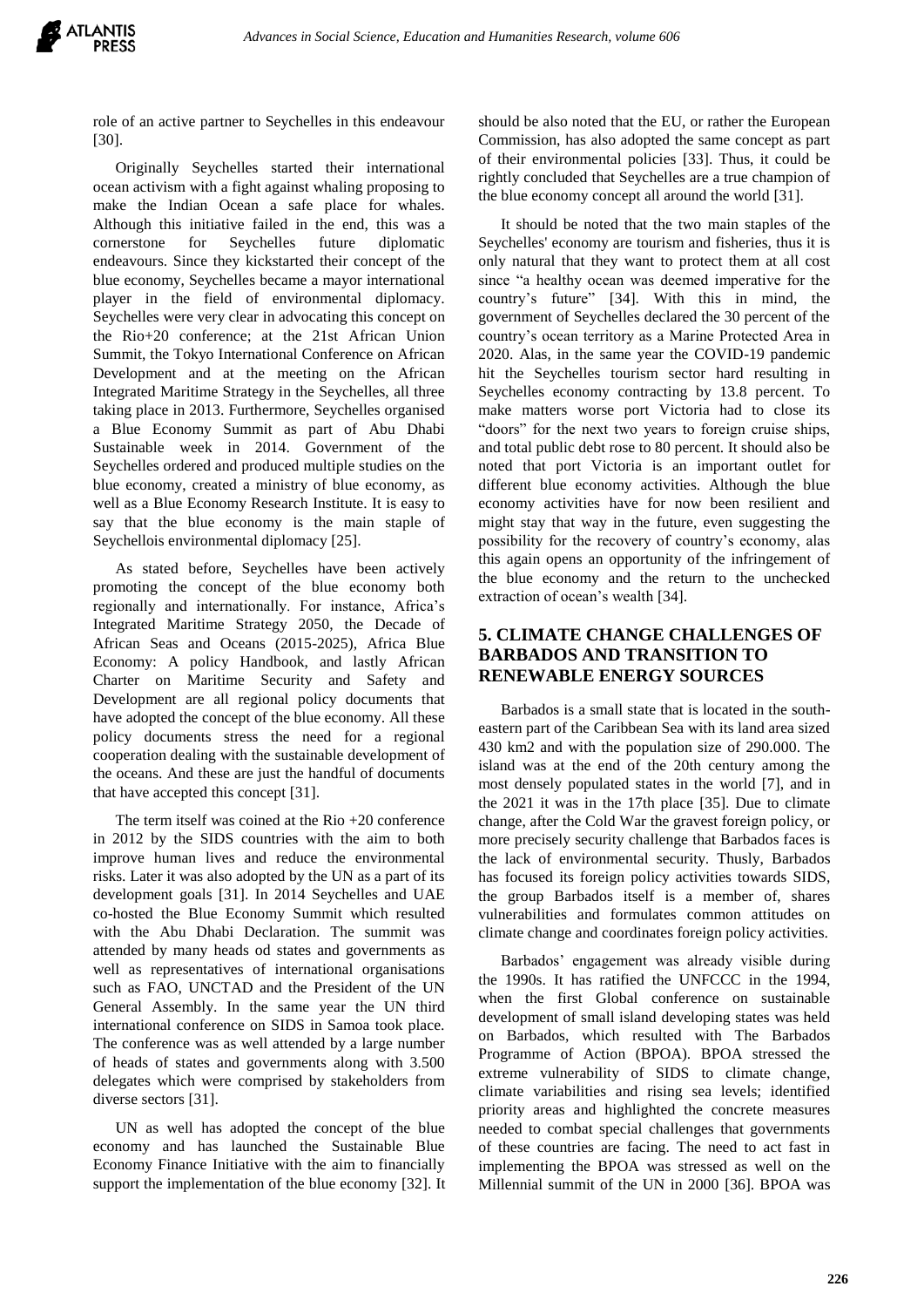upgraded with the 2005 Mauricius strategy of implementation and was even more stressed in 2012 during the Rio de Janeiro UN conference on sustainable development. In the document The Future that we Want it was highlighted how small land surface and distance from land, lack of resources and export products, as well as exposure to global environmental challenges and foreign economic shocks, and by far the most to impact of climate change and more and more frequent environmental disasters represents a great challenge to sustainable development of SIDS. On the third international conference of SIDS, held in Samoa in 2014, priority areas and the necessity of coordinated actions were agreed upon [8].

Climate change effects that the hurricane season is even longer and longer in the Caribbean, and the hurricanes are getting even stronger and stronger. They destroy the infrastructure, the beaches and prevent the arrival of tourists. In this manner the hurricane Dorian caused around 3.4 billion USD worth of damage to Barbados in 2019. In other words, it "ate" one quarter of the island's GDP [37]. Alongside frequent hurricanes, in 2020 the Caribbean were "diagnosed" with rising sea temperature of +0.87 degrees Celsius in comparison from 1981 to 2010 period, which made it to surpass the 2010 record of +0,78 degrees Celsius. Next to the rising sea levels of 3.6 millimetres in the period from 1993 to 2020, the Caribbean have surpassed the global annual average of 3.3 millimetres [38].

Barbados ratified the 2000 Kyoto Protocol, and in 2015 it adopted the Intended Nationally Determined Contribution (INDC) which on the day of Paris Agreement coming into force on the 4th of November 2016 became the first ever NDC (2015 NDC). To lead by example in international community and to demonstrate how to cut even those negligible emissions of greenhouse gases that they emit, SIDS are turning to green renewable energy. Barbados is a leader in this area. It has one of the most ambitious projects in the world regarding the energy transition and it is one of the leading manufacturers of solar water heaters in the Caribbean. Furthermore, still in 2016 it made a decision to switch to 100 percent renewable sources of energy and to achieve the zero emission by 2030 (Mead, 2021), for which it ensured in 2019 30 million USD from Inter-American Development Bank [37].

However, soon Barbados realised that if it abides to the aims from the first NDS it will not be ambitious enough to "pursue efforts to limit the average temperature increase to 1.5 °C compared to preindustrial temperatures" [39]. Thusly, in the July of 2021 it updated the former NDC's. The prime minister Mottley stressed that the aim of Barbados is to be until 2030 "fossil fuel free economy", alas how that is "the aspirational target" which might need to be amended by 2025. She stipulated the other NDSs such as: "reducing the emissions from 7.7 tonnes per year per person, to 2.3 tonnes; an unconditional commitment to a fossil-fuel free electricity sector and transport by 2030; an unconditional commitment of 20 per cent reduction relative to business as usual emissions in 2025, without international support; a 35 per cent reduction relative to business as usual emissions in 2025, but conditional on international support; an unconditional 35 per cent reduction relative to business as usual emissions in 2030, without international support; a 70 per cent reduction relative to business as usual emissions in 2030; that is conditional upon international support" (Austin, 2021). In doing so she highlighted how it is important to put more emphasis on financial adjustments and making sure to secure more substantial irrevocable funds due to the fact that loans would just raise the debts of SIDS and making them harder to achieve the sustainable development aims.

Barbados is lucky to be geographically located the way it is in the area rich with sun and wind, as well as the power of the ocean. Daily it has in avarage 8.3 hours of un and "5.6 kilowatts of solar irradiation per square meter", annual speed of wind amounts to 5.5 metres per second, while the power of the ocean can be utilised for creating energy, as well as installing "offshore wind turbines" [37].

All the above made the transition to renewable energy sources much easier. Williams [40] states how still from the oil crisis of 1974 Barbados was among the world leaders in producing "solar hot water" and that currently it is "in the top five globally for solar hot water systems per capita" and that the first "grid-scale solar farm" on the islanded came into function in 2019. Alongside solar energy, it is also planned to utilise wind as a renewable energy source. While it is easy to use the solar energy by simply putting solar cells on the roofs of the budlings, next to houses to utility-scale multimegawatt systems, utilising energy of the wind is largely underappreciated due to high investment costs longer period of investment return.

Although Barbados has no utility-scale wind operating at present, in the course of the 1980s the island was experimenting with the energy of the wind, alas 200kW Howden wind turbine showed itself as costly, noisy and unprofitable investment which was fairly quickly abandoned. Furthermore, it left bad reputation not only in Barbados but in the Caribbean as a whole, which in comparison to Pacific (one percent) and African SIDS (four percent) utilise only 0.8 percent of wind energy of their electricity generation [41]. Unfortunately, at the moment the energy from the waste and bioenergy are not being utilised, which includes the waste from the sugar cane industry. However, the Barbados National Energy Policy (BNEP) 2017-2037 anticipates their usage [42].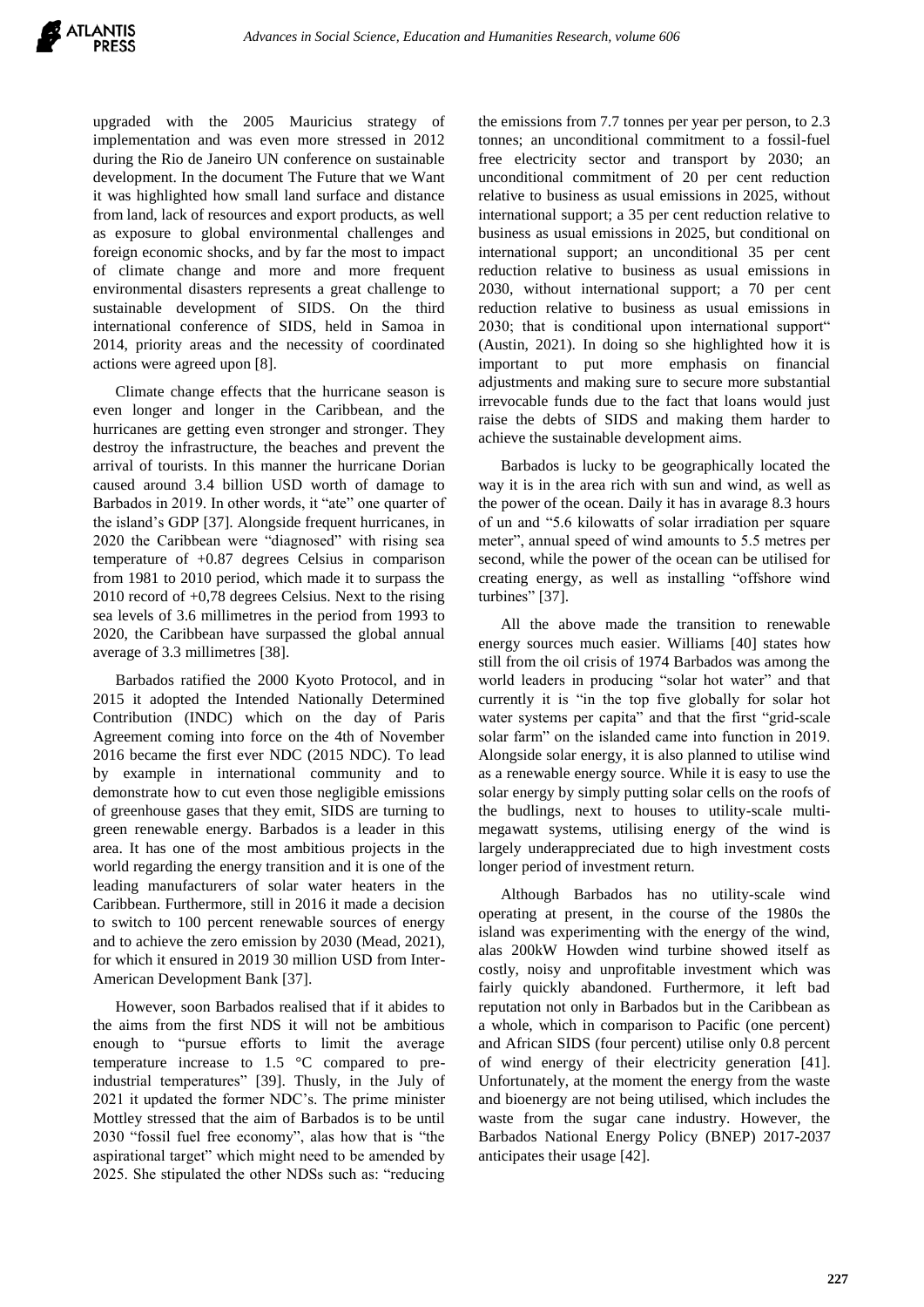

#### **6. CONCLUDING REMARKS**

Despite all the similarities that SIDS share, for example they all participate in environmental activism and represent impressive actors in the international forums dedicated to climate change, on the examples of Tuvalu, Seychelles and Barbados we have showed some significant differences between them. Although, the main threat that these states face are consequences of climate change, they are not of the same intensity. While Tuvalu, one of the least developed and the most remote states of the world, faces more traditional threat to its security, namely the threat of annihilation, Seychelles and Barbados face threats to human security. Thus, their policies responses for combating those threats are different. Tuvalu is mostly focused on preserving its statehood and it is fully focused on finding the solution for its problems that are in line with international law. Seychelles and Barbados do not face the danger of sinking under water in the foreseeable future they are keener to address climate change issues differently. Seychelles by sustainable development of the ocean's trough the concept of blue economy and

#### **REFERENCES**

- [1] L. Todd, *Teme i metode komparativne politike*. Zagreb: Fakultet političkih znanosti. 2008.
- [2] D. M. Snow, *Thinking About National Security: Strategy, Policy, and Issues*. 2016.
- [3] S. Tatalović, A. Grizold, and V. Cvrtila, "Suvremene sigurnosne politike : države i nacionalna sigurnost početkom 21. stoljeća," *Food Policy*, no. 97, pp. 1–79, 2008.
- [4] Dragutin Repinc *et al.*, *Nacionalna sigurnost Republike Hrvatske u 21. stoljeću*. Zagreb: Naklada Jesenski i Turk d.o.o., 2019.
- [5] Filip Ejdus, *Međunarodna bezbednost - teorije, sektori i nivoi*. Beograd: Službeni glasnik i Beogradski centar za bezbednosnu politiku, 2012.
- [6] United Nations Trust Fund for Human Security, "HUMAN SECURITY IN THEORY AND PRACTICE Application of the Human Security Concept and the United Nations Trust Fund for Human Security Human Security Unit Office for the Coordination of Humanitarian Affairs United Nations," New York, 2009.
- [7] N. Belle and B. Bramwell, "Climate Change and Small Island Tourism: Policy Maker and Industry Perspectives in Barbados," *J. Travel Res.*, vol. 44, no. 1, pp. 32–41, Aug. 2005, doi: 10.1177/0047287505276589.
- [8] UNDP, "Responding to Climate Change in

Small Island Developing State," 27-Sep-2009. [Online]. Available: https://sustainabledevelopment.un.org/content/d ocuments/960SIDS\_Flyer\_SEPT\_27\_09[1].pdf.

- [9] OECD, "Small Island Developing States SIDS - OECD." [Online]. Available: https://www.oecd.org/dac/financing-sustainabledevelopment/development-finance-topics/smallisland-developing-states.htm.
- [10] A. Thomas, A. Baptiste, R. Martyr-Koller, P. Pringle, and K. Rhiney, "Climate Change and Small Island Developing States," *https://doi.org/10.1146/annurev-environ-012320-083355*, vol. 45, pp. 1–27, Oct. 2020, doi: 10.1146/ANNUREV-ENVIRON-012320- 083355.
- [11] T. Ourbak and A. K. Magnan, "The Paris" Agreement and climate change negotiations: Small Islands, big players," *Reg. Environ. Chang. 2017 188*, vol. 18, no. 8, pp. 2201–2207, Nov. 2017, doi: 10.1007/S10113-017-1247-9.
- [12] R. S. Dimitrov, "Inside UN Climate Change Negotiations: The Copenhagen Conference," *Rev. Policy Res.*, vol. 27, no. 6, pp. 795–821, Nov. 2010, doi: 10.1111/j.1541- 1338.2010.00472.x.
- [13] United Nations, *UNITED NATIONS FRAMEWORK CONVENTION ON CLIMATE CHANGE*. New York, 1992.
- [14] "AOSIS Responds to G20's Dissent on Climate Change Commitments - AOSIS." [Online]. Available: https://www.aosis.org/aosisresponds-to-g20s-dissent-on-climate-changecommitments/. [Accessed: 11-Nov-2021].
- [15] H. Ralston, B. Horstmann, and C. Holl, "Climate change challenges Tuvalu | Germanwatch e.V.," 2004. [Online]. Available: https://germanwatch.org/en/2758. [Accessed: 11-Nov-2021].
- [16] P. B. A. Braga and F. Lanza, "Globally unassisted tuvaluans affected by climate changes: Official documents, human rights and the 'no future'?," *Ambient. e Soc.*, vol. 19, no. 4, pp. 196–179, 2016, doi: 10.1590/1809- 4422ASOC129R1V1942016.
- [17] United Nations, "Stop Tuvalu and 'the world from sinking' UN chief tells island nation facing existential threat from rising seas || UN News," 17-May-2019. [Online]. Available: https://news.un.org/en/story/2019/05/1038661. [Accessed: 11-Nov-2021].
- [18] Country Watch, "Tuvalu 2016 Country Review," 2016. [Online]. Available: http://www.countrywatch.com/Content/pdfs/revi ews/B466LL3L.01c.pdf. [Accessed: 11-Nov-2021].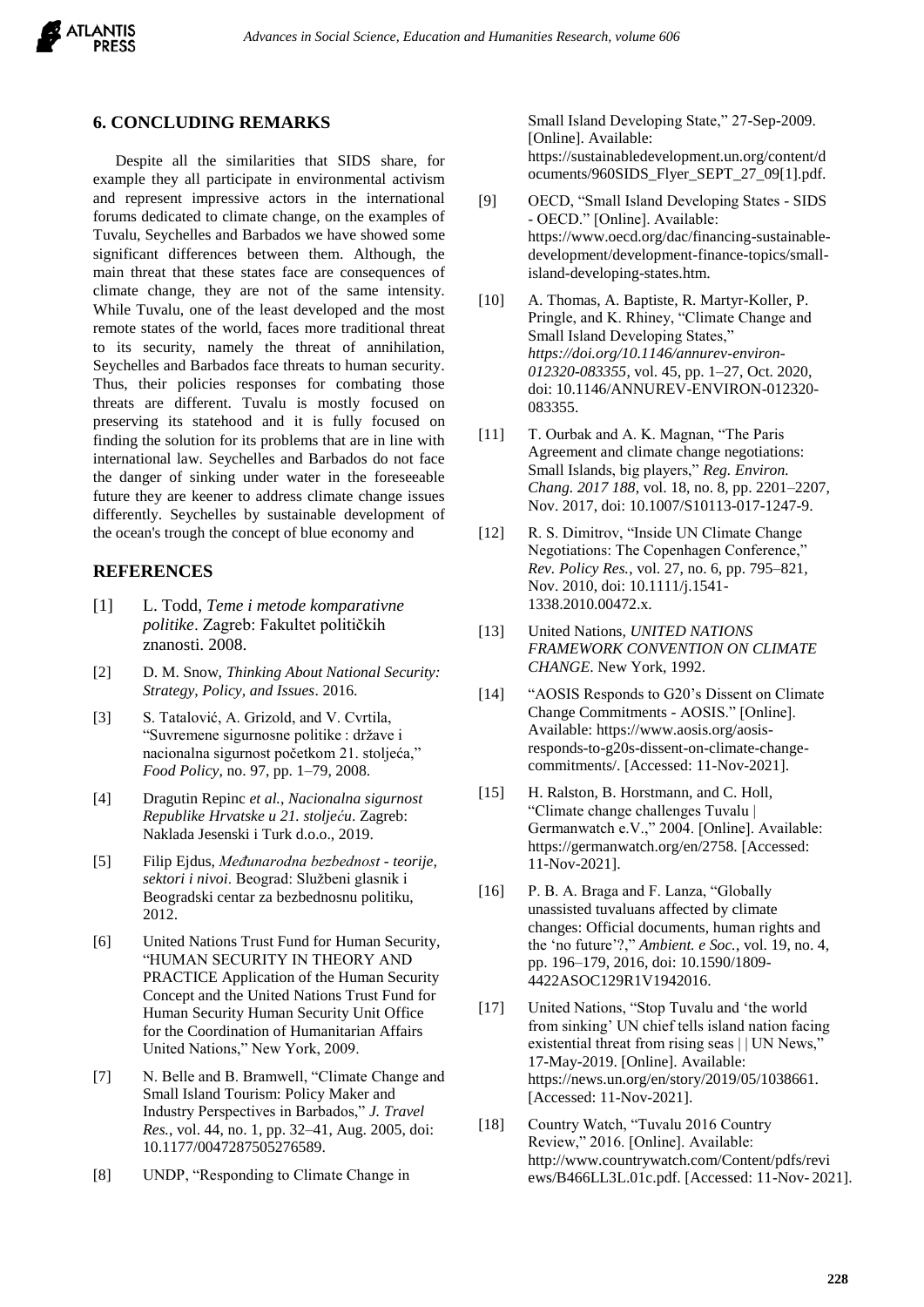

- [19] Sarah M. Munoz, "What happens when a country drowns?," 01-Jul-2019. [Online]. Available: https://theconversation.com/whathappens-when-a-country-drowns-118659. [Accessed: 11-Nov-2021].
- [20] U. Padmabhushan and D. Kumar, "Land ahoy?: Solutions for Statehood in a post climate change world," *Völkerrechtsblog*, Mar. 2020, doi: 10.17176/20200316-123019-0.
- [21] J. Crawford, *The creation of states in international law*. Oxford: Oxford University Press, 2007.
- [22] Claudia Tam, "Does an Island Lose its Statehood if it Sinks? | Earth.Org - Past | Present | Future," 25-Mar-2021. [Online]. Available: https://earth.org/will-an-island-lose-itsstatehood-if-it-sinks/. [Accessed: 11-Nov-2021].
- [23] M. Burkett, "The Nation Ex-Situ: On climate change, deterritorialized nationhood and the post-climate era," *Clim. Law*, vol. 2, no. 3, pp. 345–374, Jan. 2011, doi: 10.3233/CL-2011-040.
- [24] J. Kittel, "The Global 'Disappearing Act': How Island States Can Maintain Statehood in the Face of Disappearing Territory - CORE," *Digit. Commons Michigan State Univ. Coll. Law*, 2015.
- [25] C. Bueger and A. Wivel, "How do small island states maximize influence? Creole diplomacy and the smart state foreign policy of the Seychelles," *J. Indian Ocean Reg.*, vol. 14, no. 2, pp. 170–188, May 2018, doi: 10.1080/19480881.2018.1471122.
- [26] "Republic of Seychelles Intended Nationally Determined Contribution (INDC) Under The United Nations Framework Convention On Climate Change (UNFCCC)," 2015.
- [27] The World Bank, "What is the Blue" Economy?," 06-Jun-2017. [Online]. Available: https://www.worldbank.org/en/news/infographic /2017/06/06/blue-economy. [Accessed: 11-Nov-2021].
- [28] I. Kawaley, "Implications of the exclusive economic zone and EEZ management for seychelles, a small midocean Island commonwealth territory," *Ocean Dev. Int. Law*, vol. 29, no. 3, pp. 225–264, Jan. 1998, doi: 10.1080/00908329809546125.
- [29] A. Robinson, "Seychelles: Prospects, Probity and Legacy – Governance under Transnational Pressures," *Round Table*, vol. 108, no. 3, pp. 307–326, May 2019, doi: 10.1080/00358533.2019.1618612.
- [30] The Commonwealth, "Seychelles Blue

Economy Strategic Roadmap and Implementation | The Commonwealth," 2016. [Online]. Available: https://thecommonwealth.org/project/seychelles -blue-economy-strategic-roadmap-andimplementation. [Accessed: 11-Nov-2021].

- [31] Marie-Therese Purvis, "Seychelles Blue Economy Strategy." [Online]. Available: http://www.finance.gov.sc/uploads/files/The\_Bl ue\_Economy\_strategy.pdf. [Accessed: 11-Nov-2021].
- [32] "Sustainable Blue Finance United Nations Environment – Finance Initiative." [Online]. Available: https://www.unepfi.org/bluefinance/. [Accessed: 11-Nov-2021].
- [33] "Sustainable blue economy." [Online]. Available: https://ec.europa.eu/oceans-andfisheries/ocean/blue-economy/sustainable-blueeconomy\_hr. [Accessed: 11-Nov-2021].
- [34] M. Senaratne, "Blue Economy in 2021: Perspectives from Seychelles | ORF," *Observer Research Foundation*, 08-Jan-2021. [Online]. Available: https://www.orfonline.org/expertspeak/blue-economy-2021-perspectivesseychelles/. [Accessed: 11-Nov-2021].
- [35] World Population Review, "Barbados Population 2021 (Demographics, Maps, Graphs)," 2021. [Online]. Available: https://worldpopulationreview.com/countries/ba rbados-population. [Accessed: 11-Nov-2021].
- [36] CLIMATE CHANGE SECRETARIAT (UNFCCC), "UNFCCC (2005) climate change, small island developing States," Bonn, 2005.
- [37] Stephen Illes, "4 Facts About Renewable Energy in Barbados - The Borgen Project." [Online]. Available: https://borgenproject.org/renewable-energy-inbarbados/. [Accessed: 11-Nov-2021].
- [38] World Meteorological Organization, "New report shows impacts of climate change and extreme weather in Latin America and Caribbean | World Meteorological Organization," 17-Aug-2021. [Online]. Available: https://public.wmo.int/en/media/pressrelease/new-report-shows-impacts-of-climatechange-and-extreme-weather-latin-america-and. [Accessed: 11-Nov-2021].
- [39] G. of Barbados, "BARBADOS 2021 UPDATE OF THE FIRST NATIONALLY DETERMINED CONTRIBUTION."
- [40] Jeremy Williams, "How Barbados will reach 100% renewable energy – The Earthbound Report," 01-Dec-2020. [Online]. Available: https://earthbound.report/2020/12/01/how-